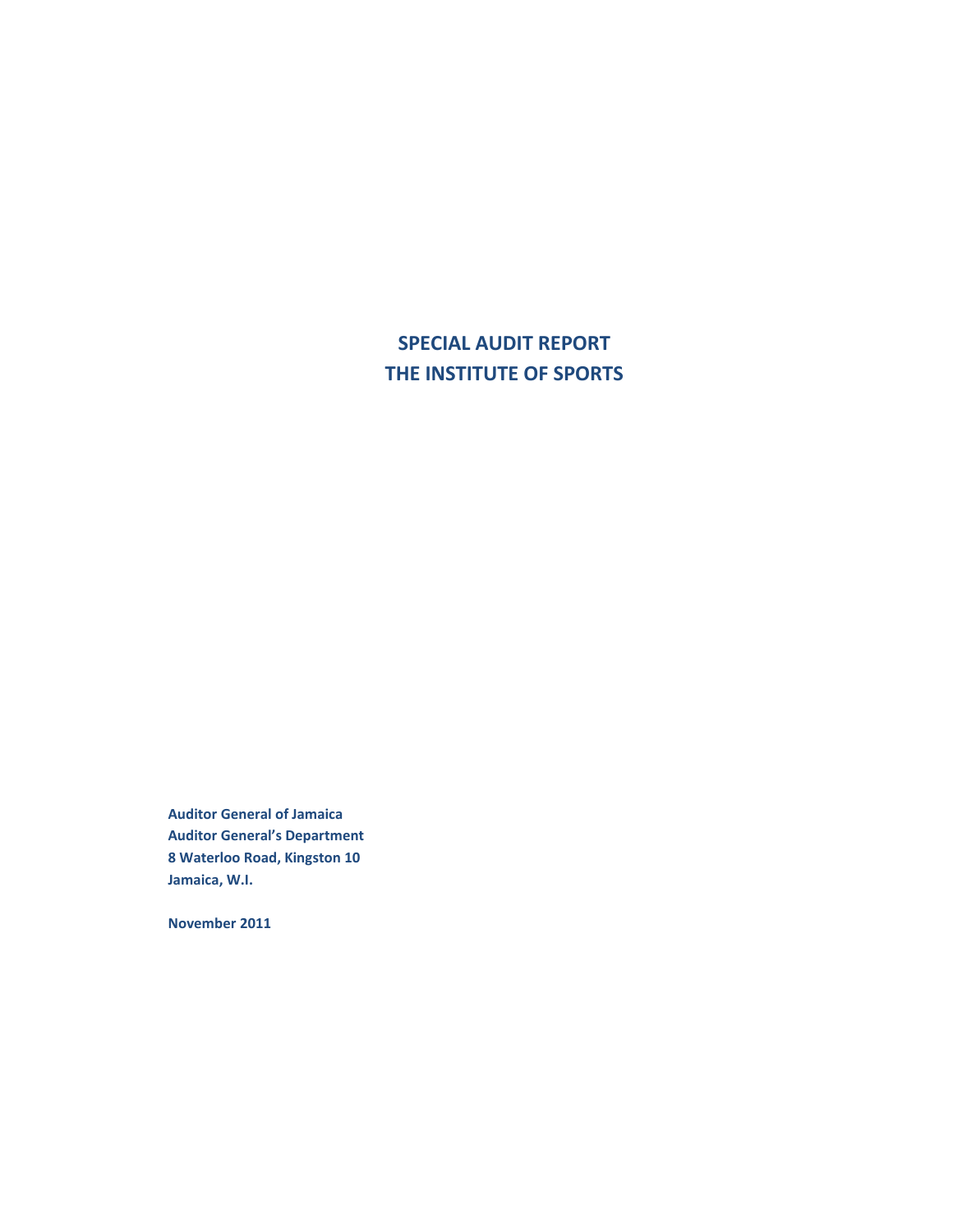# **Table of Contents**

| INSPORTS Incurred Unauthorized Payment of \$24.6M for 13 Unapproved Posts 11 |  |
|------------------------------------------------------------------------------|--|
|                                                                              |  |
|                                                                              |  |
|                                                                              |  |
|                                                                              |  |
|                                                                              |  |
|                                                                              |  |
|                                                                              |  |
|                                                                              |  |
|                                                                              |  |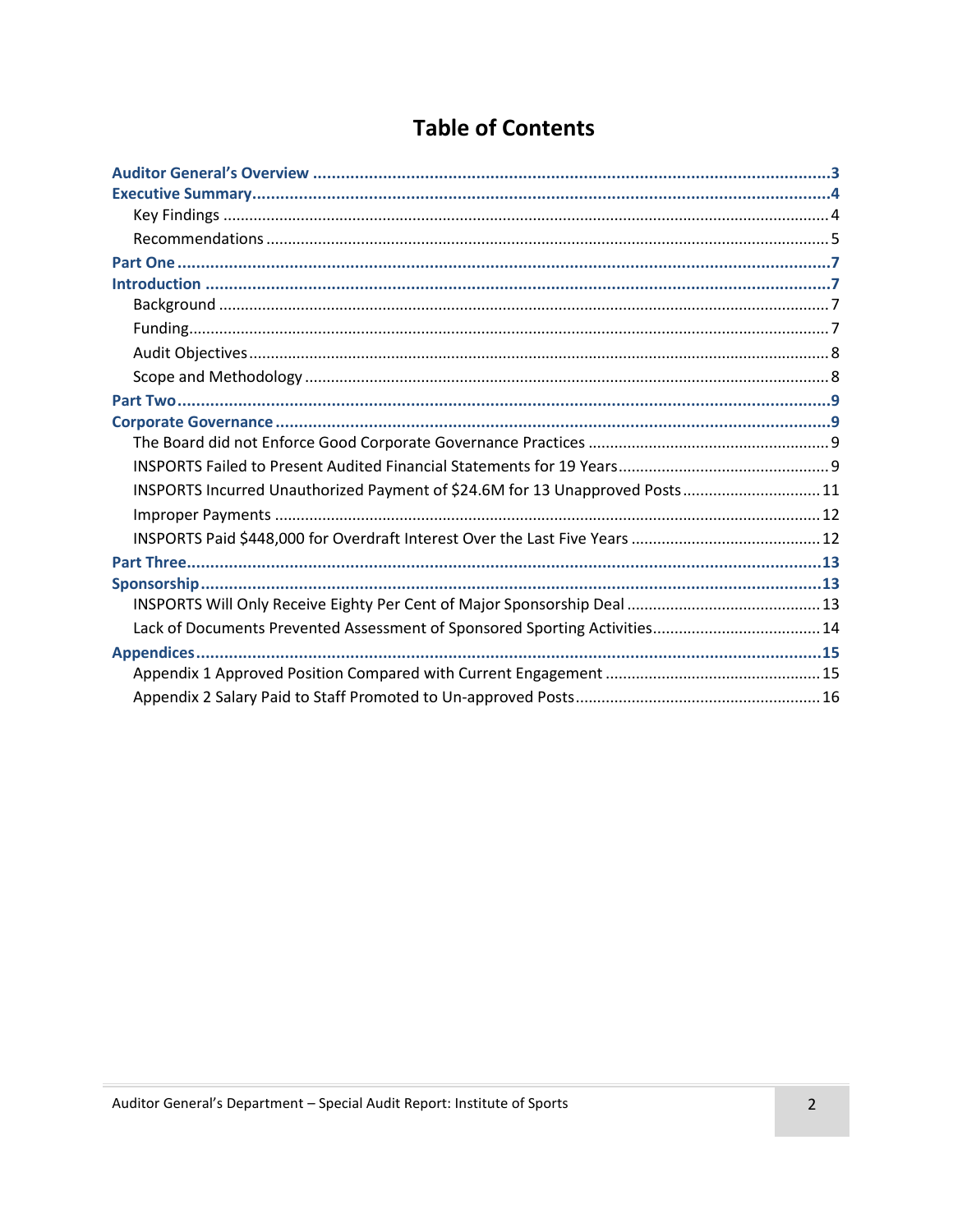#### **Auditor General's Overview**

I commissioned a special audit of the Institute of Sports Limited (INSPORTS), arising from a request made by the Ministry of Youth, Sports and Culture to examine certain transactions of the Entity. This report details findings of that audit. In general, the audit revealed severe managerial weaknesses over the operations of INSPORTS both at the strategic and operational level. For example, the former Board of Directors presided over an entity that has not presented audited financial statements since 1992, has never prepared an annual report and does not have a strategic plan. This situation is exacerbated by the absence of clearly defined roles and responsibilities for INSPORTS. The audit identified that there was a duplication of responsibilities assigned to INSPORTS and Independence Park Limited. Consequently, I could not conclude that INSPORTS had a structured approach to encourage, develop and promote sports in Jamaica. Further, INSPORTS appeared not to have maximised the full financial benefit of a sponsorship deal.

The importance of sports to Jamaica cannot be over emphasised. In that regard, the existence of an entity to guide the development of sports in our country is critical. Therefore, it is imperative that the Ministry works collaboratively with INSPORTS to ensure that the corporate governance deficiencies highlighted in this report are addressed; whilst at the same time, INSPORTS should develop mission and vision statements that are in congruence with the country's potential for participation in various areas of sports. These statements should guide its strategic direction. I have since been advised that a new Board has been installed. In that regard, I implore the new Board to consider seriously the findings of this audit and implement the recommendations proffered.

Pamela Monroe Ellis, FCCA, FCA, CISA **Auditor General** 

Auditor General's Department - Special Audit Report: Institute of Sports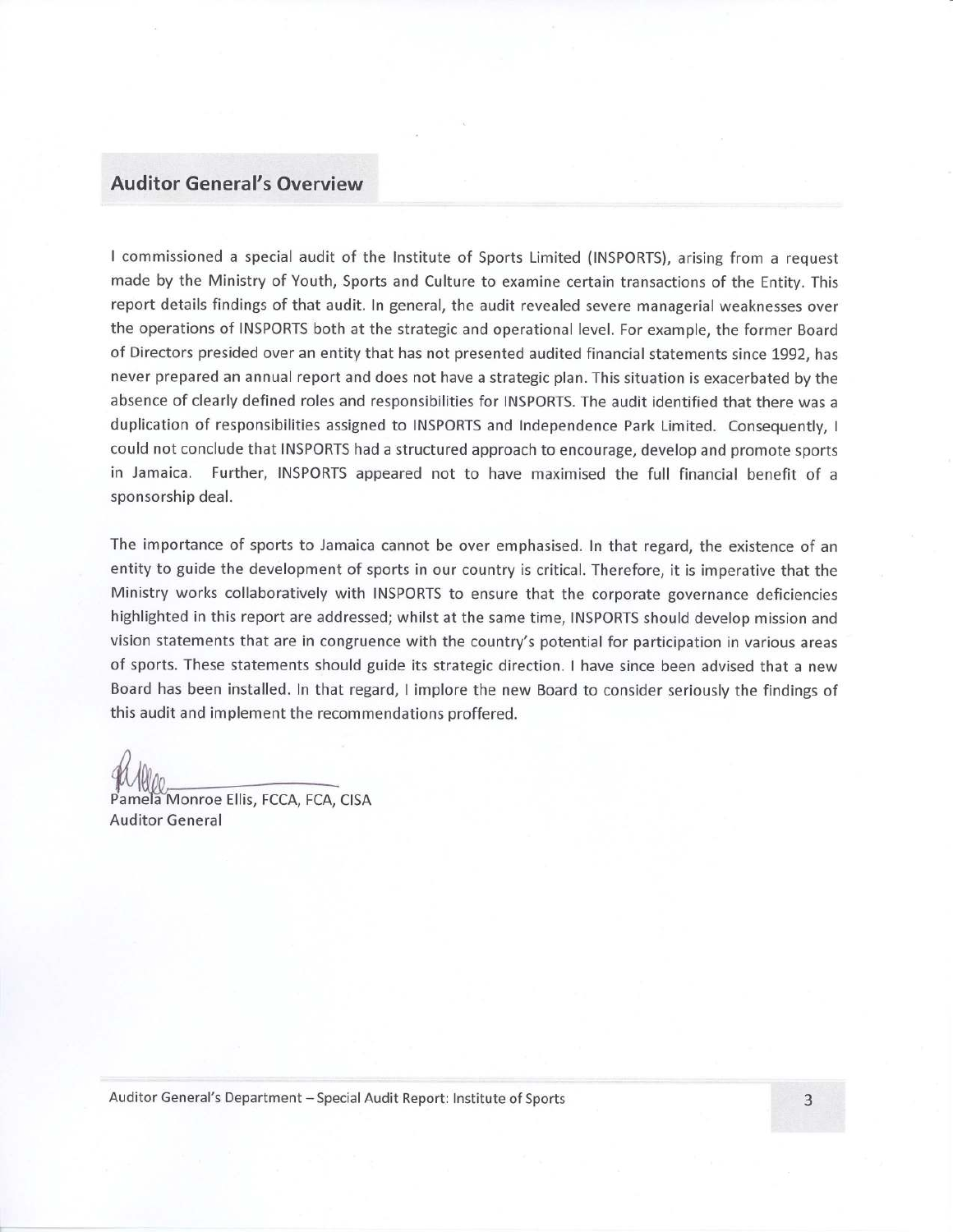### <span id="page-3-0"></span>**Executive Summary**

The Institute of Sports Limited (INSPORTS), which replaced the National Sports Limited, was established on April 1, 1978. INSPORTS was responsible for the development and promotion of all forms of sports in Jamaica and the management of the sporting and recreation facilities at the National Stadium and the National Arena. However, in October 2001 the management of all sporting and recreational facilities at Independence Park, the National Stadium and the National Arena was assumed by the Independence Park Limited.

The audit sought to ascertain whether, the activities of INSPORTS were being carried out in accordance with the relevant laws that govern its operations, and that the internal controls and accounting systems were adequate and operating efficiently and effectively.

#### <span id="page-3-1"></span>**Key Findings**

- 1. **The Board failed to take decisive action to ensure the development and implementation of a strategic plan for INSPORTS**. It did not establish a suitable framework to ensure that the entity is managed with probity, integrity and a system to ensure accountability to the public for the organisation's performance. Further, no operational plan was developed to ensure that INSPORTS' operations were undertaken in a structured manner.
- 2. **A proper assessment of INSPORTS' financial state of affairs could not be conducted as the last audited financial statement was for the financial year 1991- 1992.** Additionally, Annual Reports were not prepared by INSPORTS since its inception in 1978 as required by the Public Bodies Management and Accountability Act.
- 3. **Documents presented did not clearly define the roles and responsibilities of INSPORTS.** Further, the management and maintenance functions of Independence Park Complex were transferred to Independence Park Limited since October, 2001. However, the functions of INSPORTS were not redefined.
- 4. **INSPORTS had not conducted the requisite annual performance reviews of its employees except in 2007, albeit, in that year only 14 of the 69, (20%) employees were appraised**. Further, the Administrative Director unilaterally reclassified 13 of the 14 appraised staff members' positions to higher grades resulting in unauthorized payments of \$24.6M for the period June 2007 to June 2011.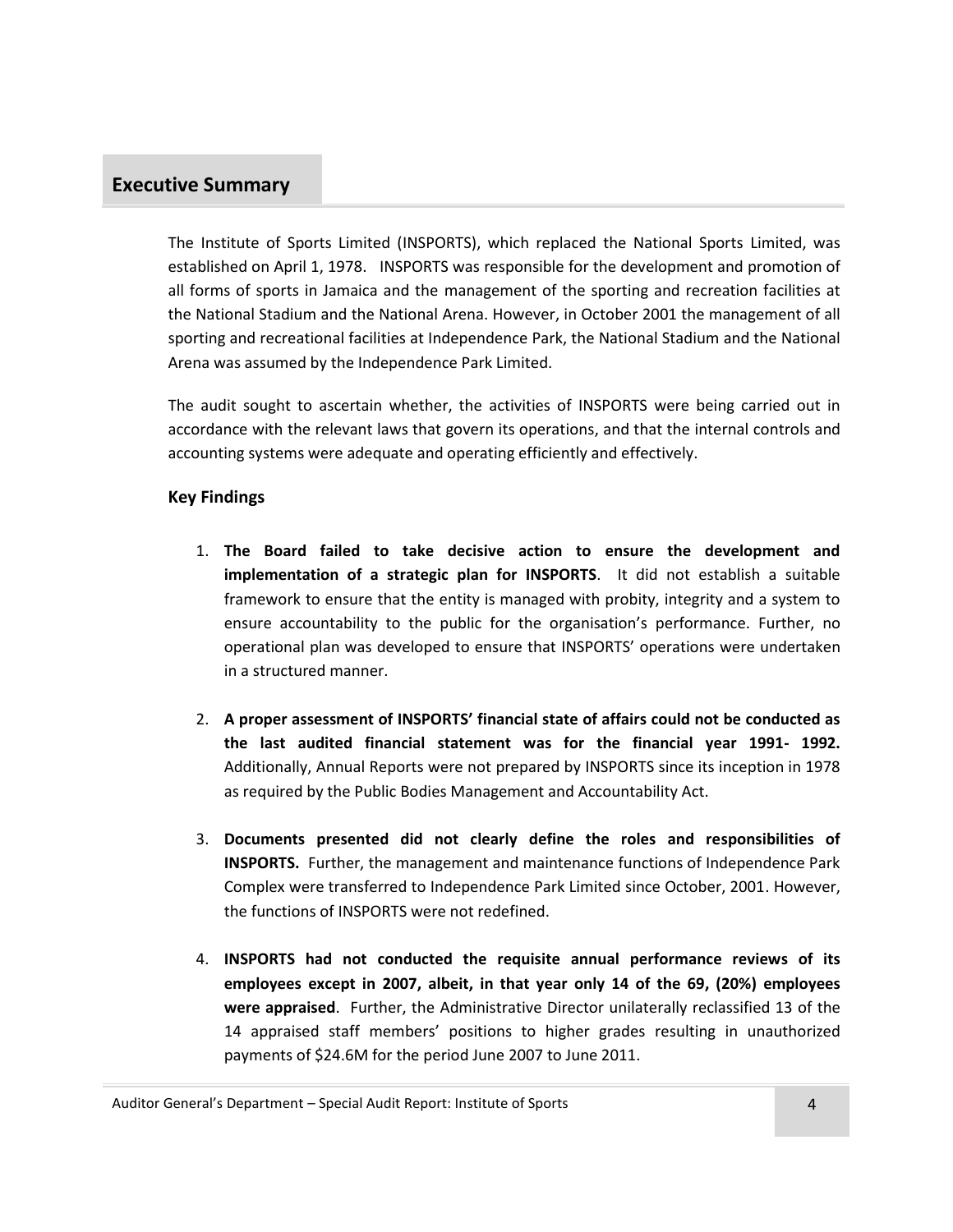- 5. **INSPORTS continued to pay salary and travelling allowance, totalling \$11.73M as at July 2011, to two officers who had not reported to work for periods up to seven years**.
- 6. **We found that INSPORTS has paid \$448,000 for overdraft interest over the last five years.**  There was no evidence that the Ministry of Finance and the Public Service's approval was obtained to operate an overdraft facility.
- 7. **We were unable to determine whether INPORTS' sponsored sporting activities achieved the objectives intended as the relevant documents were not provided to undertake such assessment.**
- 8. **INSPORTS, based on the recommendation from the Ministry of Finance and the Public Service, did not utilise the competitive process to engage a marketing company. INSPORTS agreed to pay the marketing company 20% of its sponsorship intake, which amounts to \$12M over a three year period.**

#### <span id="page-4-0"></span>**Recommendations**

- 1. In keeping with good governance practice, the Board should develop and ensure the implementation of the appropriate strategies of INSPORTS. It should also demand the timely preparation of corporate and operational plans to ensure that all members of the Institute are working toward common objectives, and that INSPORTS' financial and human resources are allocated as efficiently and effectively as possible. This should be filtered into individual objectives for each member of staff to form the basis on which their performance will be measured.
- 2. The Board, in collaboration with the portfolio Ministry, should clearly define the roles and responsibilities of INSPORTS. This should take into consideration the required staffing structure that will enable the entity to carry out its mandate in an effective and efficient manner. Careful consideration must be made of the roles that other entities play in the promotion and development of sports in Jamaica to ensure that the efforts are coordinated to prevent duplication.
- 3. INSPORTS should ensure strict adherence to Section 3 of the Public Bodies Management and Accountability Act (2001) and submit, without undue delay, to the portfolio Minister, all outstanding annual reports and audited financial statements for tabling in the Houses of Parliament.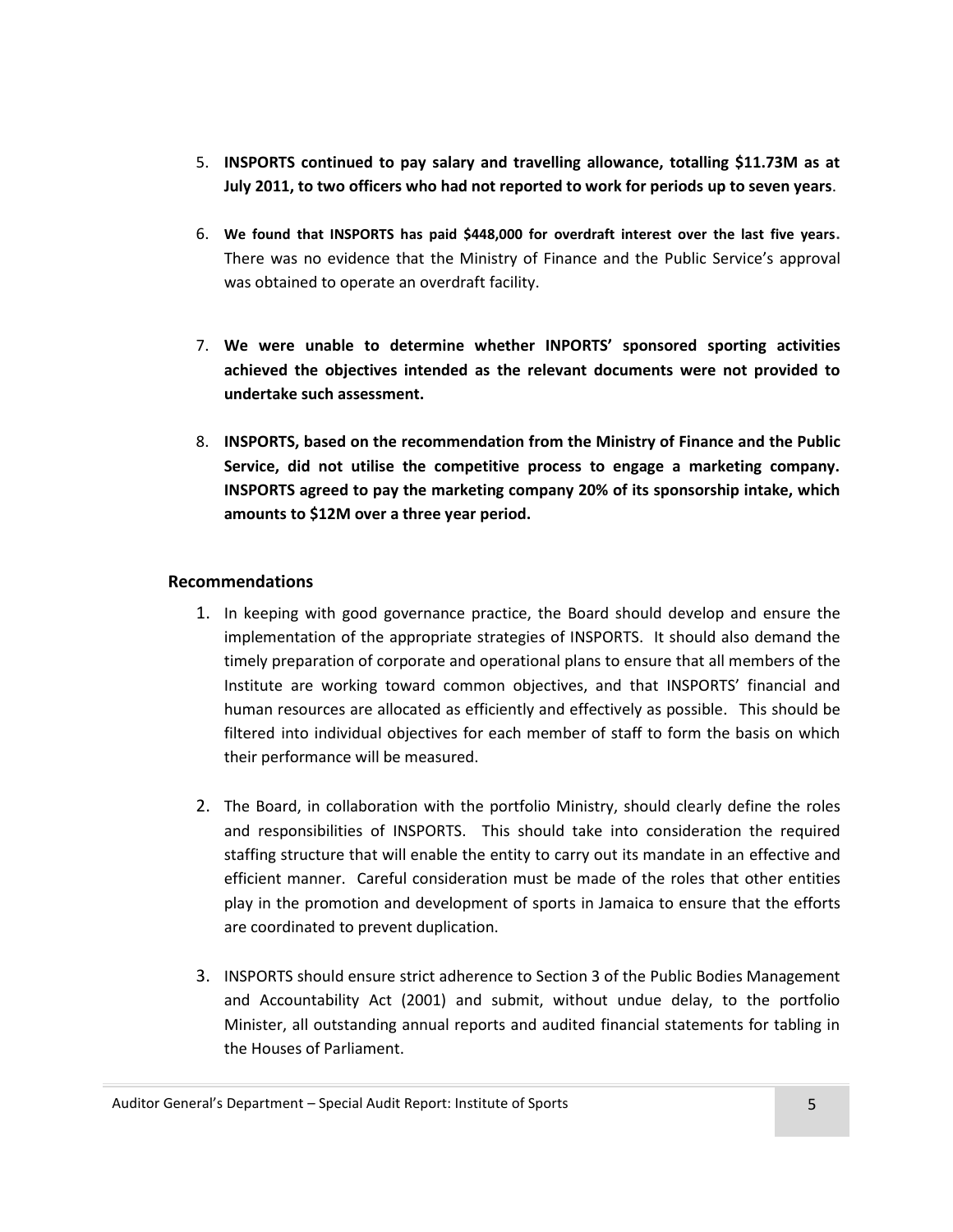- 4. INSPORTS and the portfolio Ministry should agree on the staff structure, which will ensure that the entity fulfils its mandate and thereafter seek the requisite approval from the Ministry of Finance and the Public Service. In addition, the Institute should seek the directive of the Ministry of Finance and the Public Service to have all unauthorised reclassification of posts and emoluments regularised forthwith.
- 5. The management of INSPORTS should seek the guidance of the Offices of the Services Commissions/Ministry of Labour and Social Security with the view of regularising the payments being made to ailing members of staff who are unable to perform their duties.
- 6. INSPORTS' Board should ask the Ministry of Finance and the Public Service to clarify its recommendation as it relates to the definition of public funds; since, the recommendation given is in conflict with section 114 of the Constitution and the meaning of revenue as defined by the Financial Administration and Audit Act, 2002(FAAA).
- 7. The Ministry of Youth, Sports and Culture and INSPORTS' Board of Directors should ascertain the market rate for commission payable in relation to sponsorship arrangements. This information should be used to determine whether a loss has accrued to the Government because of non-compliance with the procurement guidelines. We will be monitoring this situation as it relates to the application of section 20 of the FAAA (surcharge proceedings) and sections 39 and 40 of the Contractor-General Act- The Public Sector Procurement Regulations, 2008.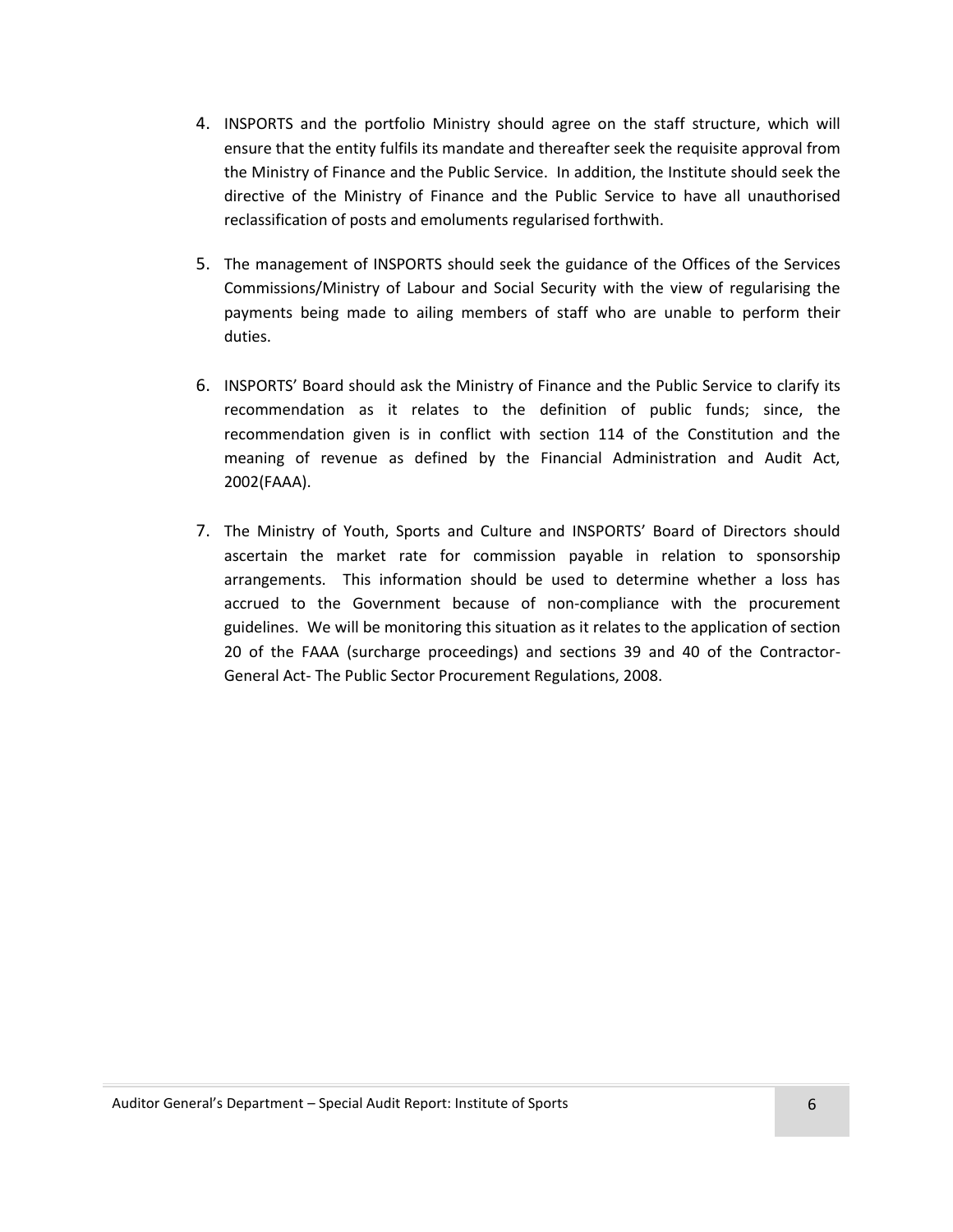### <span id="page-6-2"></span><span id="page-6-0"></span>**Part One Introduction**

#### <span id="page-6-1"></span>**Background**

- 1.1 The Institute of Sports Limited (INSPORTS), which replaced the National Sports Limited, was established on April 1, 1978. INSPORTS was responsible for the development and promotion of all forms of sports in Jamaica and the management of the sporting and recreational facilities at the National Stadium and the National Arena. However, in October 2001 the management of all sporting and recreational facilities at Independence Park, National Stadium and the National Arena was assumed by Independence Park Limited.
- 1.2 INSPORTS' mandate and mission statement is:

"*to encourage, develop, promote, undertake, and assist organisationally, and wherever possible financially, all forms of sports in Jamaica, with emphasis on participation by groups, individuals and communities at the village level, in the sport of his/her choice".*

1.3 INSPORTS is governed by a Board of Directors that provides policy directives and the operations are managed by an Administrative Director. The Board reports to the Minister of Youth, Sports and Culture.

#### **Funding**

- <span id="page-6-3"></span>1.4 INSPORTS is funded in general by subvention from the parent Ministry and also receives income from the following sources:
	- Sponsorship from Corporate Jamaica.
	- Constituency Development Fund
	- Social Development Fund
	- Simulcast Grants
	- Gate receipts from sporting events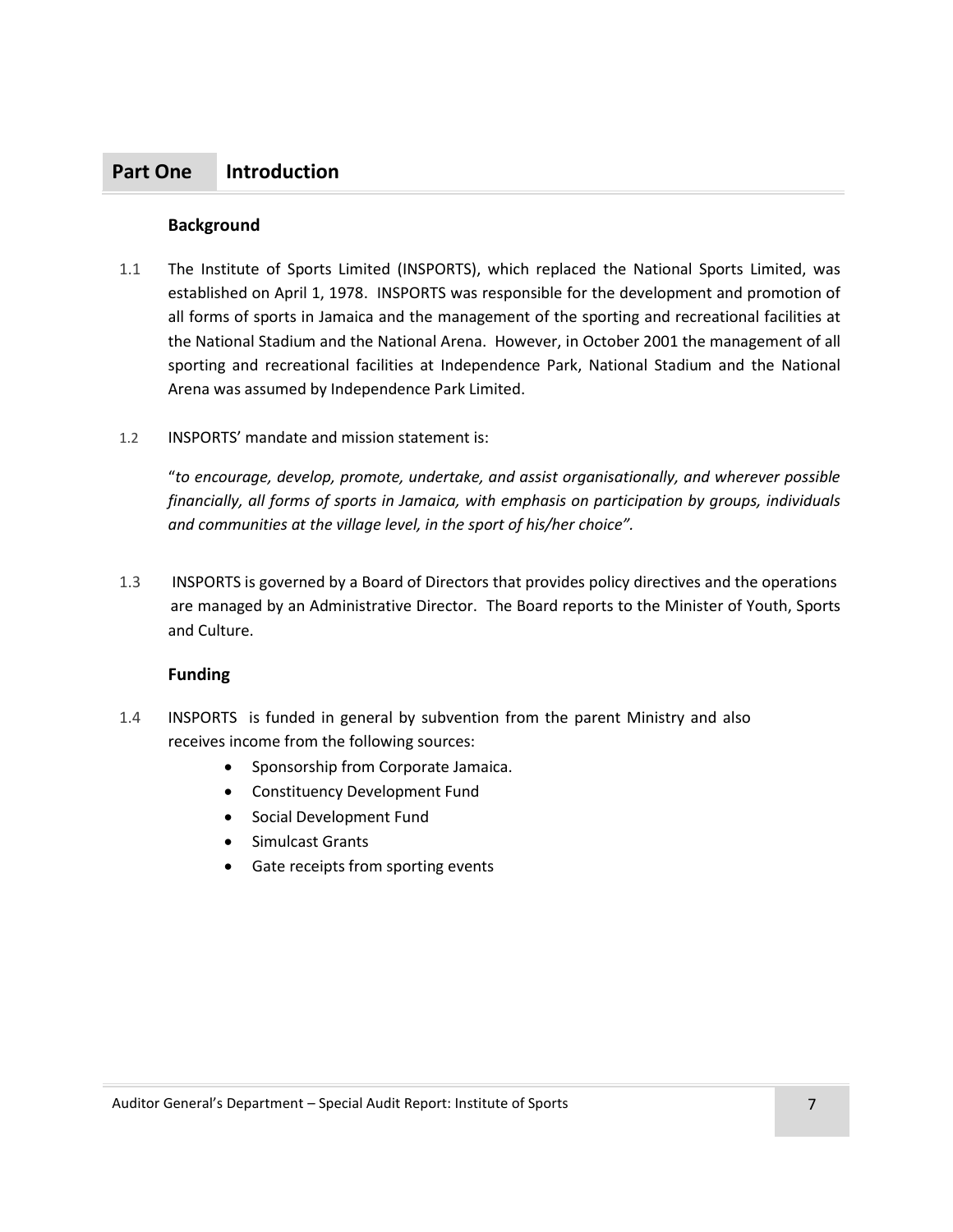| Year          | <b>Subvention</b><br>(\$) | <b>Other Income</b><br>(\$) | <b>Total Income</b><br>(\$) | <b>Expenditure</b><br>(\$) | Surplus/(Deficit)<br>(\$) |
|---------------|---------------------------|-----------------------------|-----------------------------|----------------------------|---------------------------|
| $2010 - 2011$ | 153,004,688               | 71,040,634                  | 224,045,322                 | 233,812,207                | (9,766,885)               |
| $2009 - 2010$ | 161,084,700               | 195,733,994                 | 356,818,694                 | 267,984,055                | 88,834,639                |
| $2008 - 2009$ | 209,778,079               | 99,641,443                  | 309,419,522                 | 297,436,206                | 11,983,316                |
| $2007 - 2008$ | 163,979,997               | 88,438,098                  | 252,418,095                 | 253,503,862                | (1,085,767)               |
| $2006 - 2007$ | 158,220,928               | 58,287,897                  | 216,508,825                 | 226,063,978                | (9,555,153)               |
| Total         | 846,068,392               | 513,142,066                 | 1,359,210,458               | 1,278,800,308              | 80,410,150                |

**Figure 1** Details the Total Revenue and Expenditure for Financial Years 2006-2007 to 2010-2011

<span id="page-7-0"></span>**Source:** Auditor General's Department review of INSPORTS unaudited financial Data

#### **Audit Objectives**

1.5 The audit sought to ascertain whether, the activities of Institute of Sports were being carried out in accordance with the relevant laws that govern its operations, and that the internal controls and accounting systems were adequate and operating efficiently and effectively.

#### <span id="page-7-1"></span>**Scope and Methodology**

1.6 The audit focused on reviewing and analysing relevant financial and non financial information pertaining to the management and administration of INSPORTS for the period April 2006 to July 2011. Judgemental sampling techniques were applied to all areas reviewed.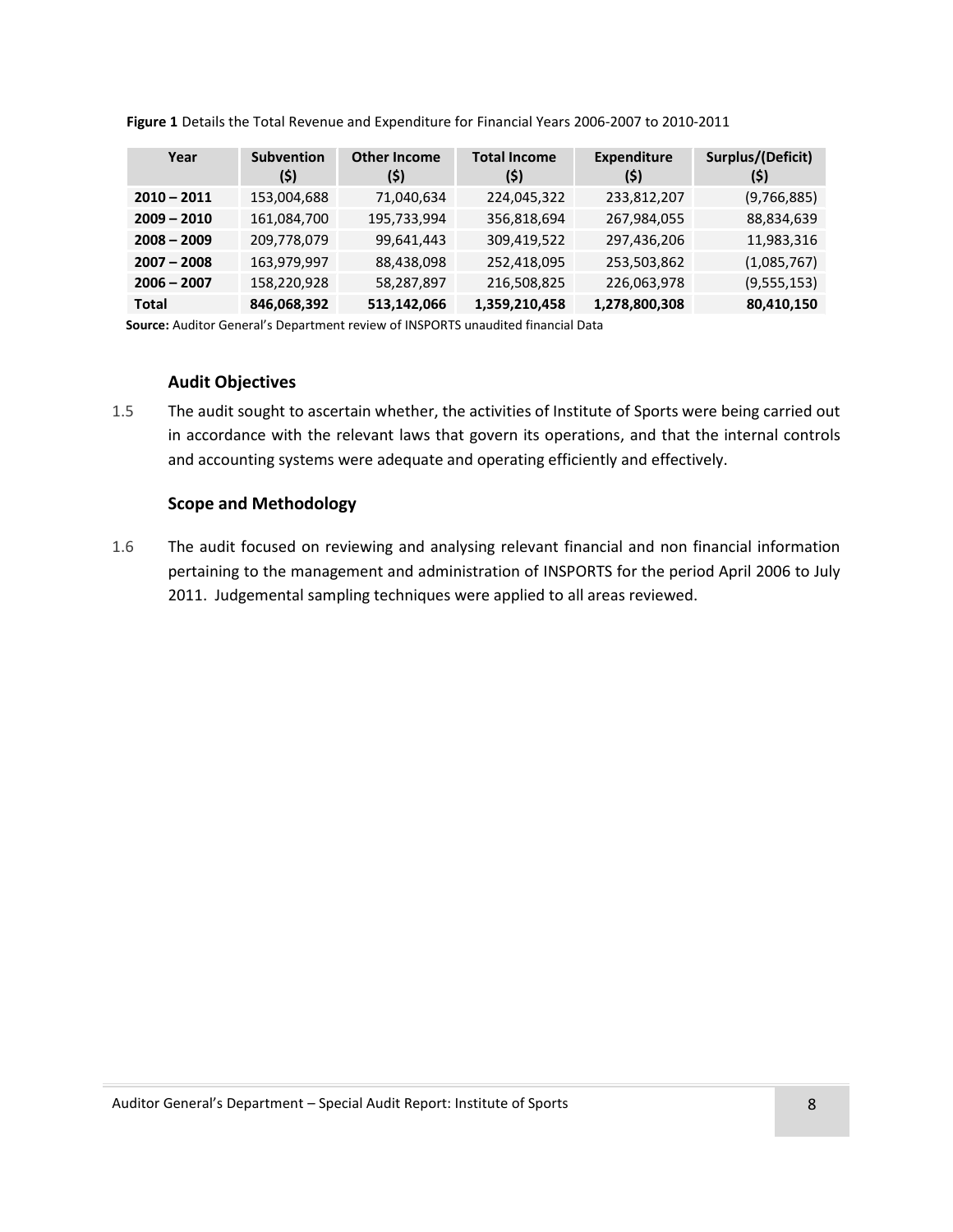# <span id="page-8-2"></span><span id="page-8-0"></span>**Part Two Corporate Governance**

#### <span id="page-8-1"></span>**The Board did not Enforce Good Corporate Governance Practices**

- 2.1 We found that INSPORTS did not establish objectives or develop suitable mechanisms to promote accountability and facilitate effective evaluation of its impact on the development of Sports in Jamaica. Since inception, INSPORTS did not prepare corporate plans and outlined performance targets that would enable the achievements of its mandate. This also contravenes Section (7) of the Public Bodies Management and Accountability Act, which stipulates that every board should deliver to the responsible minister, a draft corporate plan no later than the  $1<sup>st</sup>$  day of January in each year.
- 2.2 In addition, INSPORTS failed to prepare annual operational plans. We found that only a calendar of sporting events was prepared for the period January to December 2010. Documents were not presented to indicate whether all the events were realized and evaluated to assess the impact of the events.
- <span id="page-8-3"></span>2.3 In addition, except for the Year 2010-2011, INSPORTS did not maintain information on its budget for prior years to facilitate trend analysis and inform future planning decisions.

#### **INSPORTS Failed to Present Audited Financial Statements for 19 Years**

- 2.4 Section 3 of the Public Bodies Management and Accountability Act (2001) stipulates that each public body should submit to the responsible Minister the annual report and audited financial statements within four months of the end of the financial year for tabling in the House of Representatives and the Senate. However, INSPORTS last audited financial statement was for financial year 1991 - 1992. This prevented a proper assessment of INSPORTS financial state of affairs.
- 2.5 We noted that INSPORTS sought the advice of the Ministry of Finance and the Public Service as to how to address the loss of financial records, for the period 1993 to 2003 due to Hurricane Ivan. The Ministry of Finance advised INSPORTS, by letter dated June 26 2007, "*to prepare a Statement of Affairs, given incomplete financial records, as at the period the records were destroyed. Additionally, the Institute may proceed to finalize the audit of its financial statements for the subsequent periods*". INSPORTS has not prepared the Statement of Affairs. However, draft financial statements were prepared for years 2005-2006 to 2010-2011. Further, the required Annual Reports were not prepared and submitted to the relevant Minister for tabling in the Houses of Parliament since its inception.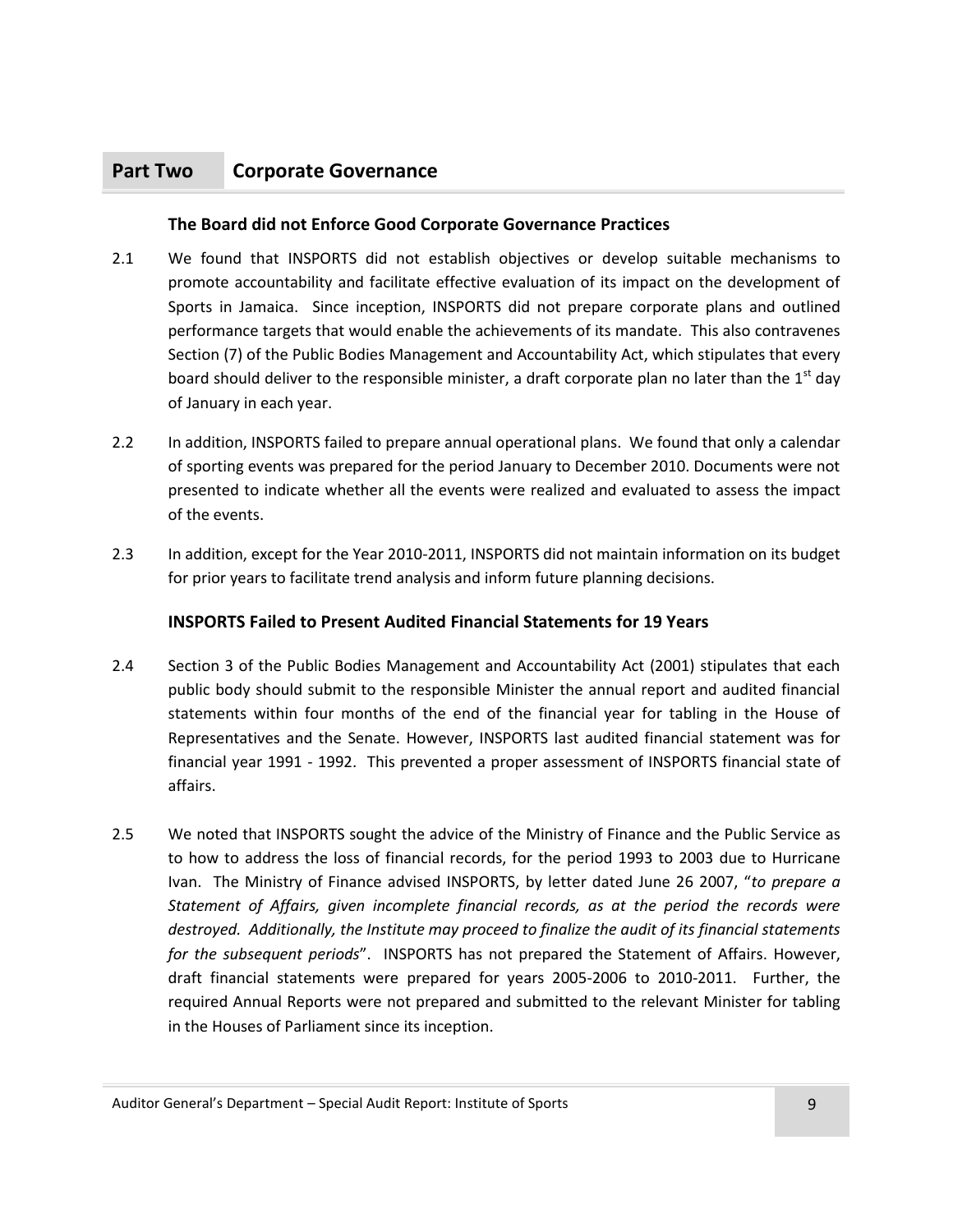#### **INSPORTS Roles and Responsibilities not Clearly Defined**

2.6 We observed that documents presented did not clearly define the roles and responsibilities of INSPORTS. Although the management and maintenance functions of Independence Park Complex were transferred to Independence Park Limited since October 2001, the roles of INSPORTS were not redefined. For example, documents obtained from the portfolio Ministry, outlining the responsibilities of INSPORTS, contained functions relating to the maintenance of sporting facilities, which were categorised as 'essential'. (**Figure 2)**

| <b>Functions of INSPORTS</b>                                                                                                                                                                      | <b>Functions of Independence Park</b><br>Limited                                                                                                                                                                                                                                                                                                |
|---------------------------------------------------------------------------------------------------------------------------------------------------------------------------------------------------|-------------------------------------------------------------------------------------------------------------------------------------------------------------------------------------------------------------------------------------------------------------------------------------------------------------------------------------------------|
| To maintain and where necessary<br>repairing the national stadium complex,<br>and other sports complexes owned,<br>leased and operated by the Institute of<br>Sports                              | To maintain the facilities (National<br>Stadium, Stadium East, National Arena,<br>National Indoor Sports Centre, Aquatic<br>Centre and Outdoor Netball and<br>Basketball Courts) at the Independence<br>Park Complex consistent with<br>international standards and to generate<br>sufficient revenue for their proper<br>management and upkeep |
| To ensure the security of buildings,<br>facilities, and equipment at the National<br>Stadium complex, and other buildings<br>and facilities owned, leased or rented by<br>the Institute of Sports |                                                                                                                                                                                                                                                                                                                                                 |

**Figure 2** Overlapping of INSPORTS Functions with Independence Park Limited

2.7 The lack of clear guidelines on the roles and responsibilities of INSPORTS was also noted in the minutes of Board meeting held as far back as April 2008, wherein the Chairman expressed concern as to the lack of clearly defined roles and responsibilities of the entity.

> "*It is appalling that the Institute has no document speaking to its evolution, role and responsibilities. He needs to have the issue of INSPORTS role clarified with supporting documentation with a sign off by the Ministry at the next meeting by way of a position paper*."

Source: INSPORTS-Minutes of the Board Meeting Held April 2008

2.8 Further, INSPORTS was unable to provide documents indicating the approved number of posts and grades. However, the information which was obtained from the Ministry of Finance and the Public Service suggests that INSPORTS has engaged 21 staff in excess of the establishment without approval. (**[Appendix 1\)](#page-14-1)**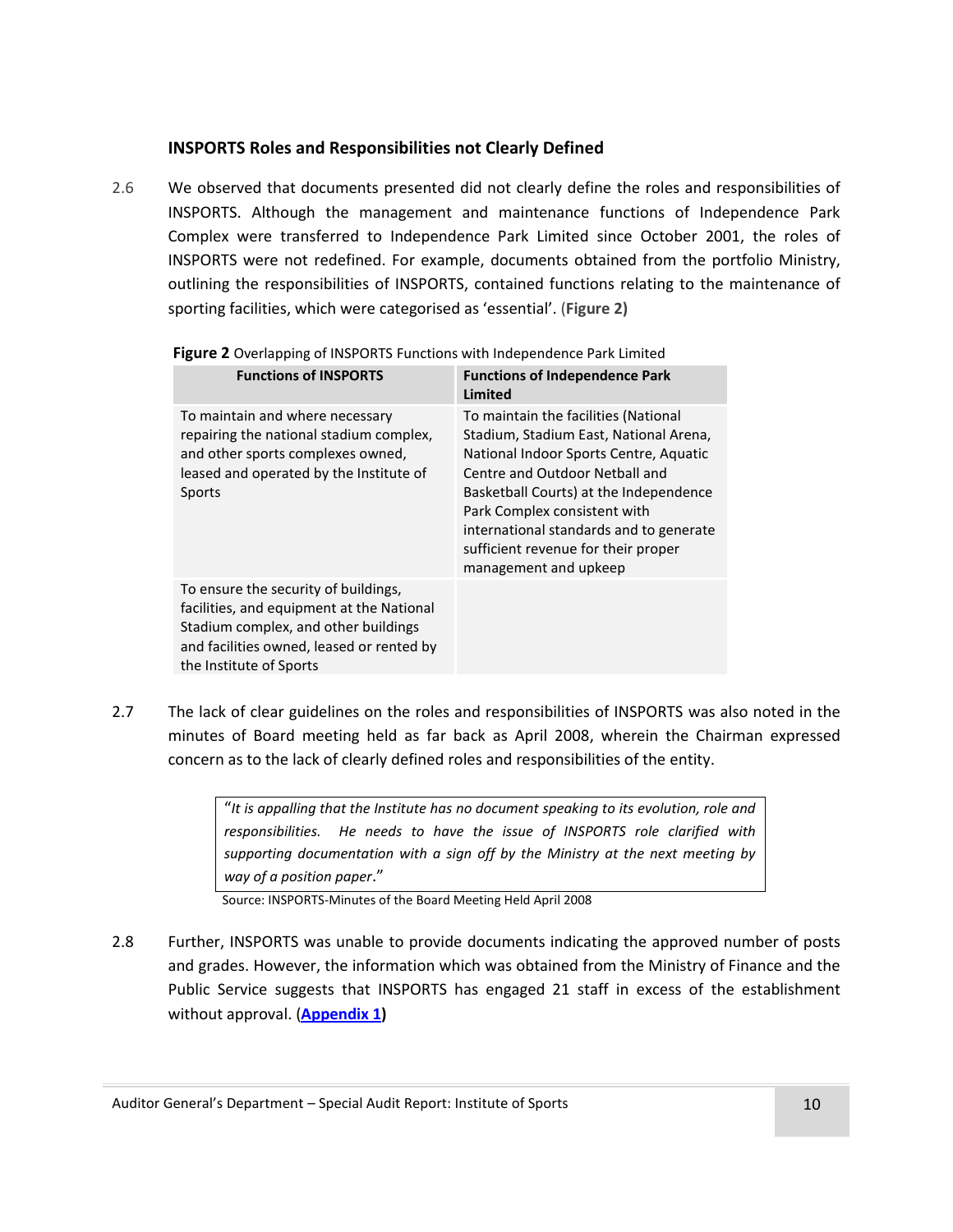2.9 In spite of the foregoing deficiencies, the Board failed to take decisive action to ensure the development and implementation of a strategic direction for INSPORTS. In addition, it did not establish a suitable framework to ensure that INSPORTS is managed with probity, integrity and a system to ensure accountability to the public for its performance.

#### **INSPORTS Incurred Unauthorized Payment of \$24.6M for 13 Unapproved Posts**

- <span id="page-10-0"></span>2.10 INSPORTS Recruitment and Promotion Policies and Procedures Manual required that annual performance reviews be conducted for all employees. We found that INSPORTS had not conducted the requisite annual performance review of its employees since 2007, albeit, in that year, only 14 of the 69 (20%) employees were appraised. Further, we observed that the Administrative Director unilaterally reclassified 13 of the 14 appraised staff members' positions to higher grades.
- 2.11 The decision of the Administrative Director to reclassify the positions resulted in unauthorized payments of salary and travelling allowance, to 12 officers, totalling \$24.6M for the period June 2007 to June 2011. (**[Appendix 2\)](#page-14-2)** We reviewed the personal files of the officers assigned to the reclassified positions and found documents indicating the qualifications of the officers as follows:

| <b>Name</b>              | Approved<br>Grade   | Grade<br><b>Promoted To</b>         | <b>Qualification</b>                                                                                                                                                                                                |
|--------------------------|---------------------|-------------------------------------|---------------------------------------------------------------------------------------------------------------------------------------------------------------------------------------------------------------------|
| Administrator            | GMG/AM 2            | SEG 2 & SEG 3                       | ACCA Technician (CAT) completed 2006                                                                                                                                                                                |
| Executive<br>Secretary   | OPS/SS4             | SEG <sub>1</sub>                    | Only statement from CAST that the officer will be awarded<br>Laboratory Technician Certificate. Jamaica<br>Commercial<br>Institute – completed course in Shorthand Speed (80 words<br>per minute).                  |
| Senior<br>Accountant     | FMG/AT3             | FMG/PA <sub>2</sub><br>&<br>FMG/PA3 | None seen on file                                                                                                                                                                                                   |
| <b>Accounting Clerk</b>  | FMG/AC 1            | FMG/AT3                             | <b>CXC Mathematics Grade 3</b>                                                                                                                                                                                      |
| Secretary                | OPS/SS <sub>2</sub> | SEG <sub>1</sub>                    | None seen on file                                                                                                                                                                                                   |
| Accounting<br>Technician | FMG/AT 2            | FMG/AT3                             | Certificate in Accounting from Stony Hill H.E.A.R.T. Academy                                                                                                                                                        |
| <b>Accounting Clerk</b>  | FMG/AT1             | FMG/AT 2                            | Ten-week Intensive course in Introduction to<br>Microsoft<br>PowerPoint. Clerical<br>Receptionist Certificate<br>(McIntyre)<br>Training Centre) 1998. English A: General three and Office<br>Procedure: General two |
| Sports Officer           | EIGS/AS 6           | SEG <sub>2</sub>                    | Certification of Participation (Sports Marketing)                                                                                                                                                                   |
| Sports Officer           | EIGS/AS 4           | SEG <sub>2</sub>                    | None seen on file                                                                                                                                                                                                   |

#### **Figure 3** Qualifications of Officers Evaluated and Promoted to Higher Grades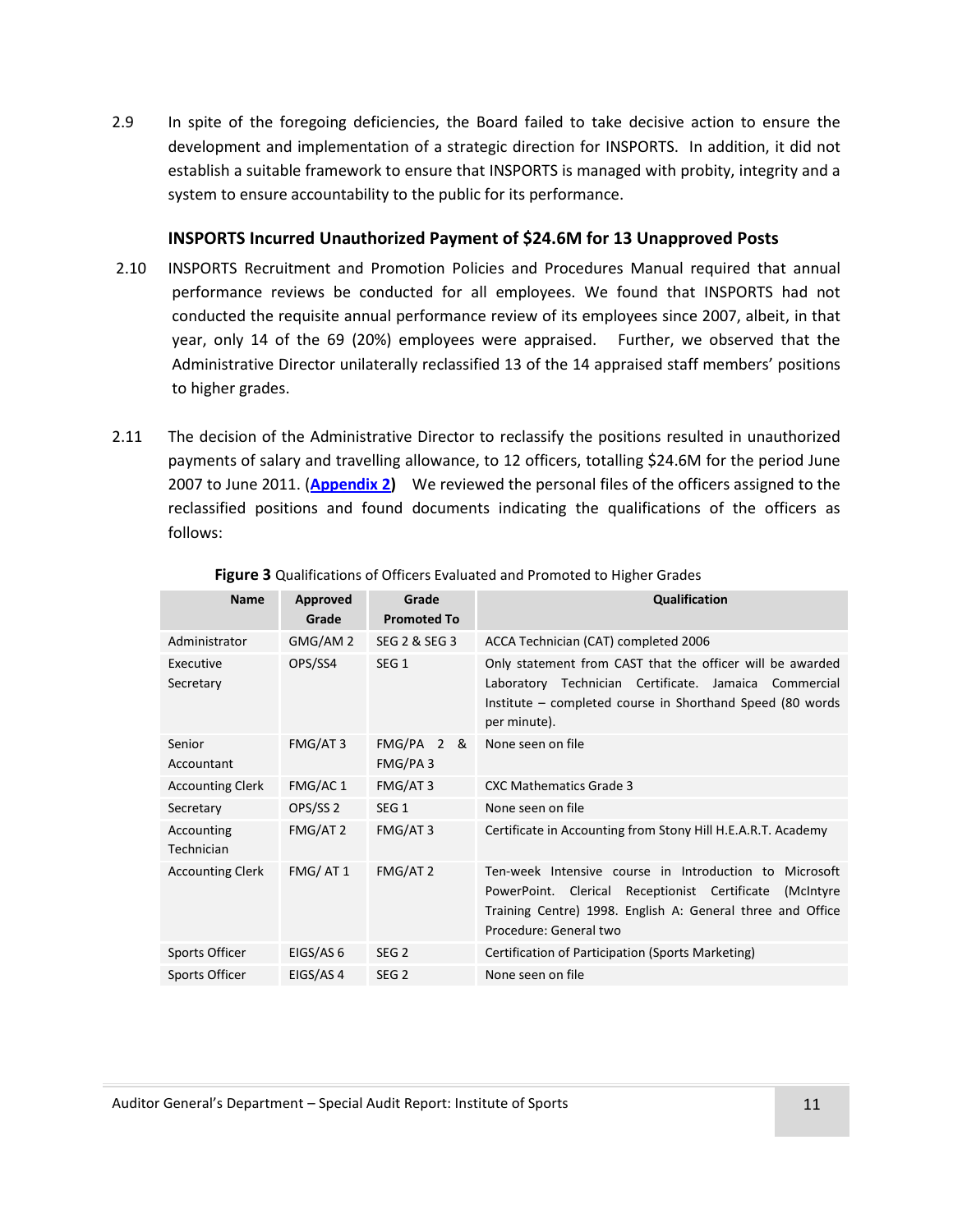#### **Improper Payments**

- <span id="page-11-0"></span>2.12 INSPORTS continued to pay the salary and travelling allowance, totalling \$11.73M as at July 2011, to two officers who had not reported to work for periods up to seven years. The Administrative Director informed that one of the officers had not reported to work since his tenure, July 2004 to present, and the other, since November 2008.
- 2.13 Further, the Administrator advised that one officer was mentally challenged, while, the other was confined to a wheelchair as a result of injury sustained whilst on the job. Therefore, the decision was taken to continue making payments to them. We noted that the cheques payable to these officers were collected by third parties purportedly on the officers' behalf.
- 2.14 We also found that a relative of a former staff was being paid \$55,000 on a monthly basis since April 2008. Amounts totalling \$2.2M had been disbursed to the individual up to July 2011. Information obtained from INSPORTS revealed that approval was received from the portfolio Minister in February 2008 for the payment to be continued until Ministry of Finance and the Public Service agreed on an ex-gratia payment for the services rendered by the former officer.

#### <span id="page-11-1"></span>**INSPORTS Paid \$448,000 for Overdraft Interest Over the Last Five Years**

2.15 We found that the three bank accounts operated by INSPORTS were overdrawn several times during the past five years 2006-2007 to 2010-2011 and incurred interest charges totalling \$448,072 (**Figure 4**). There was no evidence that the Ministry of Finance and the Public Service approval was obtained to use the overdraft facility.

| Year         | <b>Interest</b> |
|--------------|-----------------|
| 2010-2011    | 335,467         |
| 2009-2010    | 31,214          |
| 2008-2009    | 60,687          |
| 2007-2008    | 14,260          |
| 2006-2007    | 6,444           |
| <b>Total</b> | 448,072         |

**Source:** INSPORTS' bank statements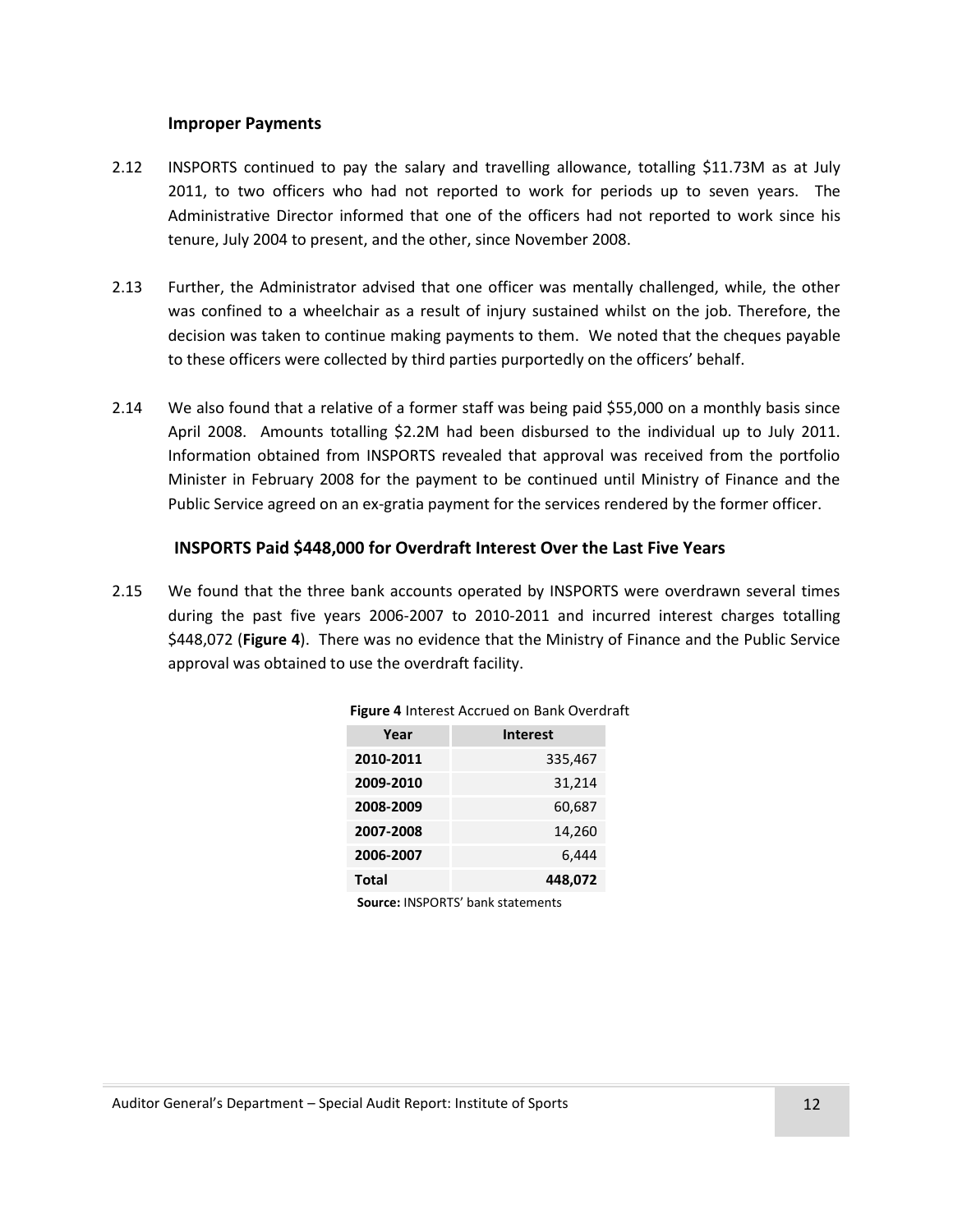# <span id="page-12-2"></span><span id="page-12-0"></span>**Part Three Sponsorship**

#### <span id="page-12-1"></span>**INSPORTS Will Only Receive Eighty Per Cent of Proceeds From Major Sponsorship Deal**

- 3.1 INSPORTS received sponsorship funds for the staging of various sporting competitions, purchasing sports gears, holding sports clinic and other promotional activities. We found that amounts totalling approximately \$43M were received from sponsors over the last five years, 2006/2007 to 2010/2011.
- 3.2 Further, we observed that, INSPORTS directly solicited sponsorship for sporting activities, except in one instance where a marketing company approached INSPORTS and made an offer to solicit sponsorship, on its behalf, for a primary school football competition. The marketing company secured a three- year sponsorship arrangement, from a telecommunication company, valued at \$60M. In this regard, INSPORTS agreed to pay the company a commission of 20% of all payments received from the sponsor; this would represent a commission of \$12M over the three-year period. To date, INSPORTS has received \$15M from the sponsor and has paid the marketing company \$3M.
- 3.3 INSPORTS did not use the competitive tendering process to engage the services of the marketing company. However, we noted that the Board of Directors sought the advice of the Ministry of Finance as to whether to proceed with the marketing company that made the offer or use the tender process to select a company. The Ministry of Finance advised INSPORTS that the competitive tender process was not necessary. The MOF indicated by way of letter dated January 13, 2010 that "since INSPORTS is not utilising public funds to finance this activity it would not fall into the category- Public Sector Procurement- and as such the general procedures outlined in the Handbook of Public Sector Procurement Procedures would not apply". However, it is our view that the amount received by INSPORTS from the sponsors would become public funds<sup>12</sup>, despite it being sponsored funds; as such, it would be subject to government legislation and guidelines.
- 3.4 Further, INSPORTS paid the marketing company directly by a cheque drawn on its account. In that regard, the selection of the marketing company should have been subjected to the competitive tendering process. INSPORTS failure to utilise the competitive process may have

 $\overline{\phantom{0}}$ 

 $^1$  Revenue means all tolls, taxes, imposts, rates, duties, fees, penalties, forfeitures, rents and dues, proceeds of sale and all other receipts of the Government from whatever sources arising, over which Parliament has the power of appropriation, including the proceeds of all loans raised.

 $2^{2}$  There shall be in and for Jamaica a Consolidated Fund, into which, subject to the provisions of any law for the time being in force in Jamaica, shall be paid all revenues of Jamaica.

Auditor General's Department – Special Audit Report: Institute of Sports 13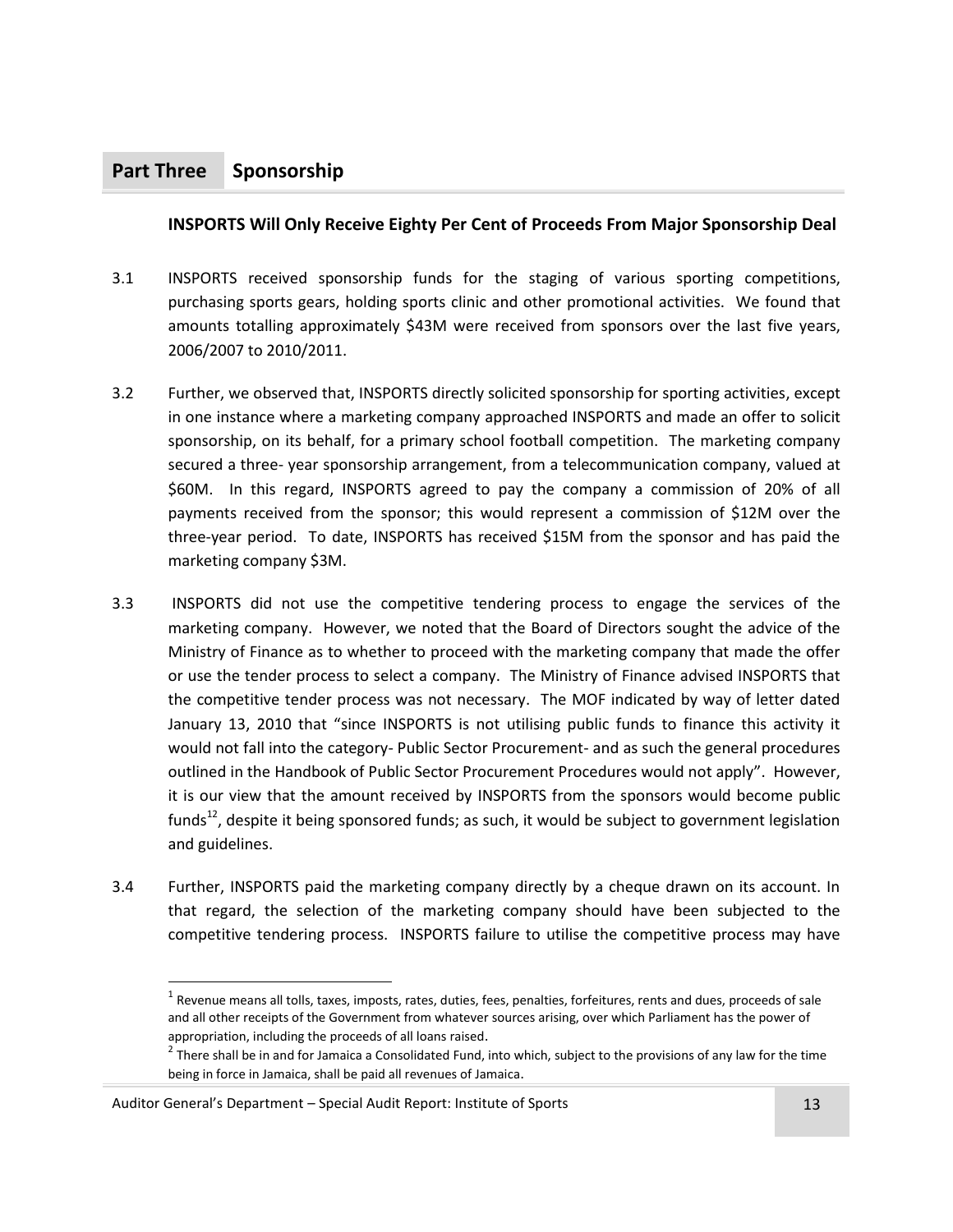denied it the opportunity to reduce the commission payable to the marketing company; thereby, being able to invest more of the sponsorship funds in the development of sports.

#### **Lack of Documents Prevented Assessment of Sponsored Sporting Activities**

<span id="page-13-0"></span>3.5 We attempted to determine whether there were clearly defined objectives for the staging of the sporting activities, and if they were achieved and whether the funds were used for the intended purpose. However, we were unable to carry out such assessment as INSPORTS failed to provide the relevant documents, despite our requests.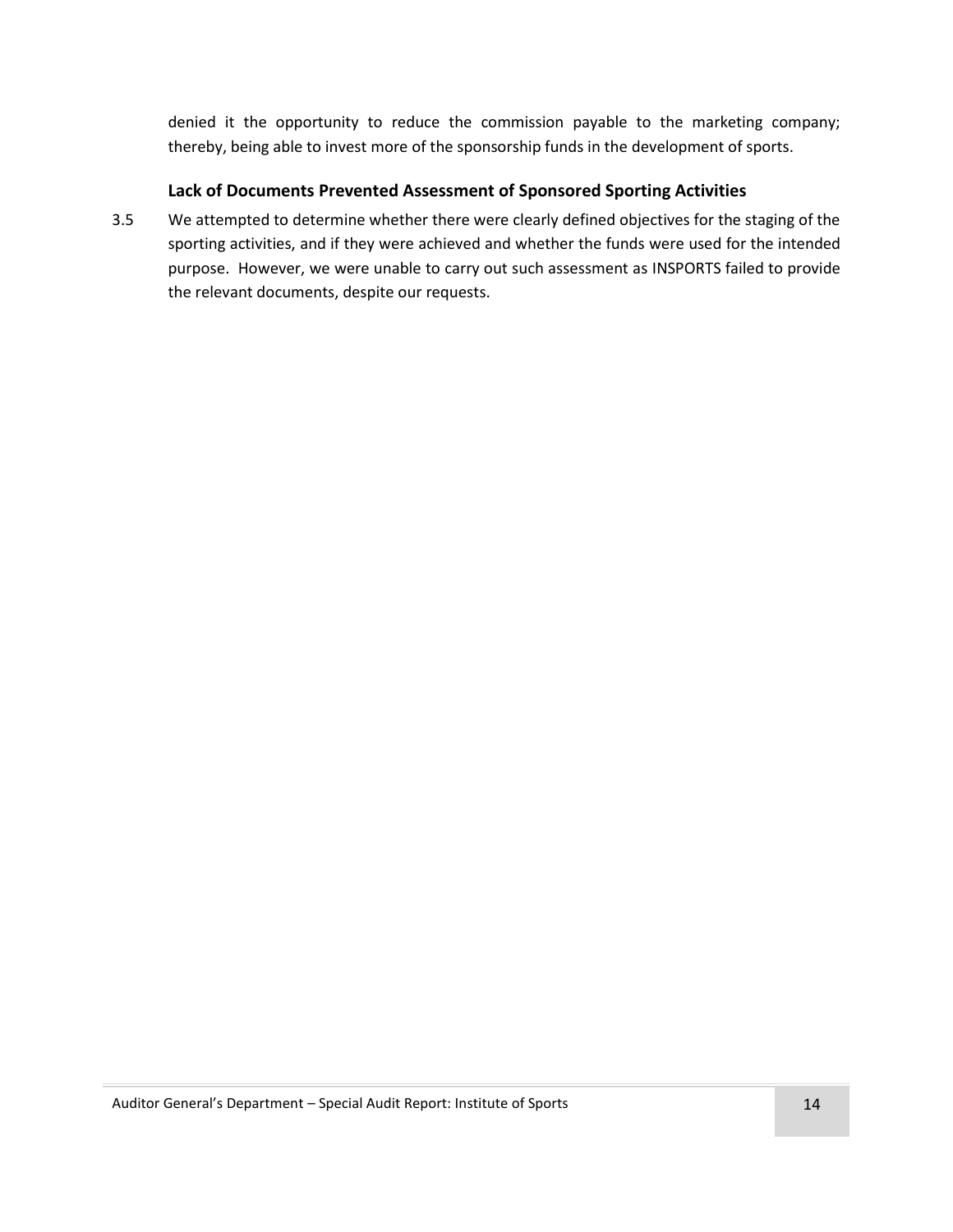# <span id="page-14-0"></span>**Appendices**

<span id="page-14-2"></span>

| Category                                           | <b>Number of Approved</b><br><b>Positions</b> | <b>Number of Positions Currently</b><br><b>Engaged</b> | Variance     |
|----------------------------------------------------|-----------------------------------------------|--------------------------------------------------------|--------------|
| <b>Administrative Director</b>                     | $\mathbf{1}$                                  | $\mathbf{1}$                                           | $\Omega$     |
| Administrator                                      | $\mathbf{1}$                                  | $\mathbf{1}$                                           | $\Omega$     |
| <b>Senior Accountant</b>                           | $\mathbf{1}$                                  | $\mathbf{1}$                                           | $\Omega$     |
| <b>Accounting Clerks</b>                           | $\overline{3}$                                | 3                                                      | $\Omega$     |
| Cashier                                            | $\mathbf{1}$                                  | $\mathbf{1}$                                           | $\Omega$     |
| Secretary/Telephone Operator                       | $\mathbf{1}$                                  | $\mathbf{1}$                                           | $\Omega$     |
| National Sports Coordinator                        | $\mathbf{1}$                                  | $\mathbf{1}$                                           | $\Omega$     |
| Asst. National Sports Coordinator                  | $\mathbf 0$                                   | $\mathbf{1}$                                           | 1            |
| Sports Officer                                     | 34                                            | 43                                                     | 9            |
| <b>Assistant Sports Officer</b>                    | $\mathbf{1}$                                  | 2                                                      | $\mathbf{1}$ |
| Secretary                                          | $\overline{2}$                                | 3                                                      | $\mathbf{1}$ |
| Area Manager                                       | $\mathbf{1}$                                  | 0                                                      | (1)          |
| Stadium Manager                                    | $\mathbf{1}$                                  | 0                                                      | (1)          |
| *Telephone Operator                                | $\mathbf 0$                                   | $\mathbf{1}$                                           | $\mathbf{1}$ |
| <b>International Sports</b><br>(Relations) Officer | $\Omega$                                      | $\mathbf{1}$                                           | $\mathbf{1}$ |
| <b>Senior Executive Assistant</b>                  | $\mathbf 0$                                   | $\mathbf{1}$                                           | $\mathbf{1}$ |
| Asst Administrative Director                       | $\mathbf 0$                                   | $\mathbf{1}$                                           | $\mathbf{1}$ |
| Chairman Secretary                                 | $\mathbf 0$                                   | $\mathbf{1}$                                           | $\mathbf{1}$ |
| <b>Media Relations Officer</b>                     | $\Omega$                                      | $\mathbf{1}$                                           | $\mathbf{1}$ |
| Office Attendant                                   | $\mathbf 0$                                   | 5                                                      | 5            |
| <b>Total</b>                                       | 48                                            | 69                                                     | 21           |

# <span id="page-14-1"></span>**Appendix 1** Approved Position Compared with Current Engagement